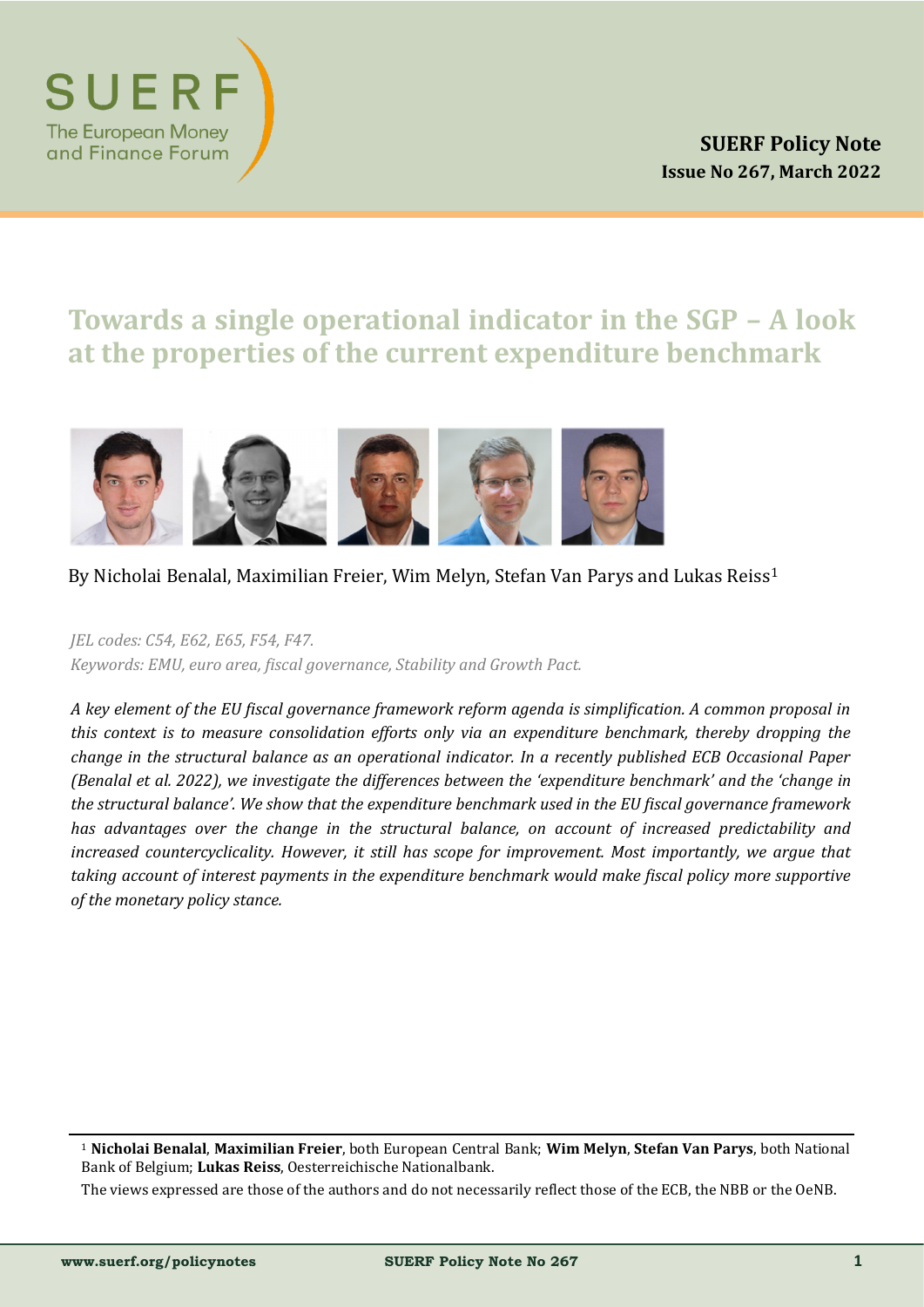## **1. Differences between 'expenditure benchmark' and 'change in the structural balance' have real policy implications**

Since its inception in the mid-1990s, the EU fiscal governance framework has evolved into a highly complex surveillance mechanism. One of the complications in the current framework is that fiscal consolidation is measured and evaluated both via an expenditure benchmark (EB) and via the change in the structural balance (dSB)2. Policymakers broadly agree that a reformed and simplified EU fiscal governance framework should only rely on an expenditure benchmark.

#### **Table 1**

Differences between expenditure benchmark and the change in the structural balance

|                                    | Change in the structural balance             | <b>Expenditure benchmark</b>                                                                  |
|------------------------------------|----------------------------------------------|-----------------------------------------------------------------------------------------------|
| Revenue based fiscal consolidation | Change in estimated structural revenue ratio | Estimated impact of discretionary revenue measures<br>(plus change in EU transfers received). |
| Underlying real potential growth   | Most recent estimate                         | Spring T-1 projection of 10-year average potential<br>growth (backward and forward looking)   |
| Underlying GDP deflator            | Most recent estimate                         | Spring T-1 projection                                                                         |
| Interest expenditure               | Included in expenditure aggregate            | Excluded from expenditure aggregate                                                           |
| <b>Investment expenditure</b>      | Included in expenditure aggregate            | Actual investment replaced by four-year average (back-<br>ward looking)                       |
| Unemployment expenditure           | Cyclical adjustment based on output gap      | Cyclical adjustment based on unemployment gap                                                 |

Source: Own illustration

While the EB and dSB can be shown to be conceptually equivalent, they are different in the practice of the EU fiscal governance framework. These differences are explained in detail in our paper and summarised in Table 1.

The differences in the calculation of the EB and dSB in the EU fiscal governance framework led to divergent assessments of consolidation efforts in countries. Chart 1 shows the quantitative difference between the two indicators for the euro area aggregate as well as for Germany, Italy and Spain. These three countries are of particular interest not only because of their large share in euro area GDP, but also due to the sizeable differences between the EB and dSB. Calculations show that ex post, in Germany the dSB suggests more fiscal consolidation (or less fiscal expansion) than the EB (dark blue squares). In most years, the opposite was true in Italy and Spain.

<sup>2</sup> One further complication is that the expenditure benchmark used in the preventive arm of the SGP is different from the one in the corrective arm. The calculations in our paper use the definition from the preventive arm.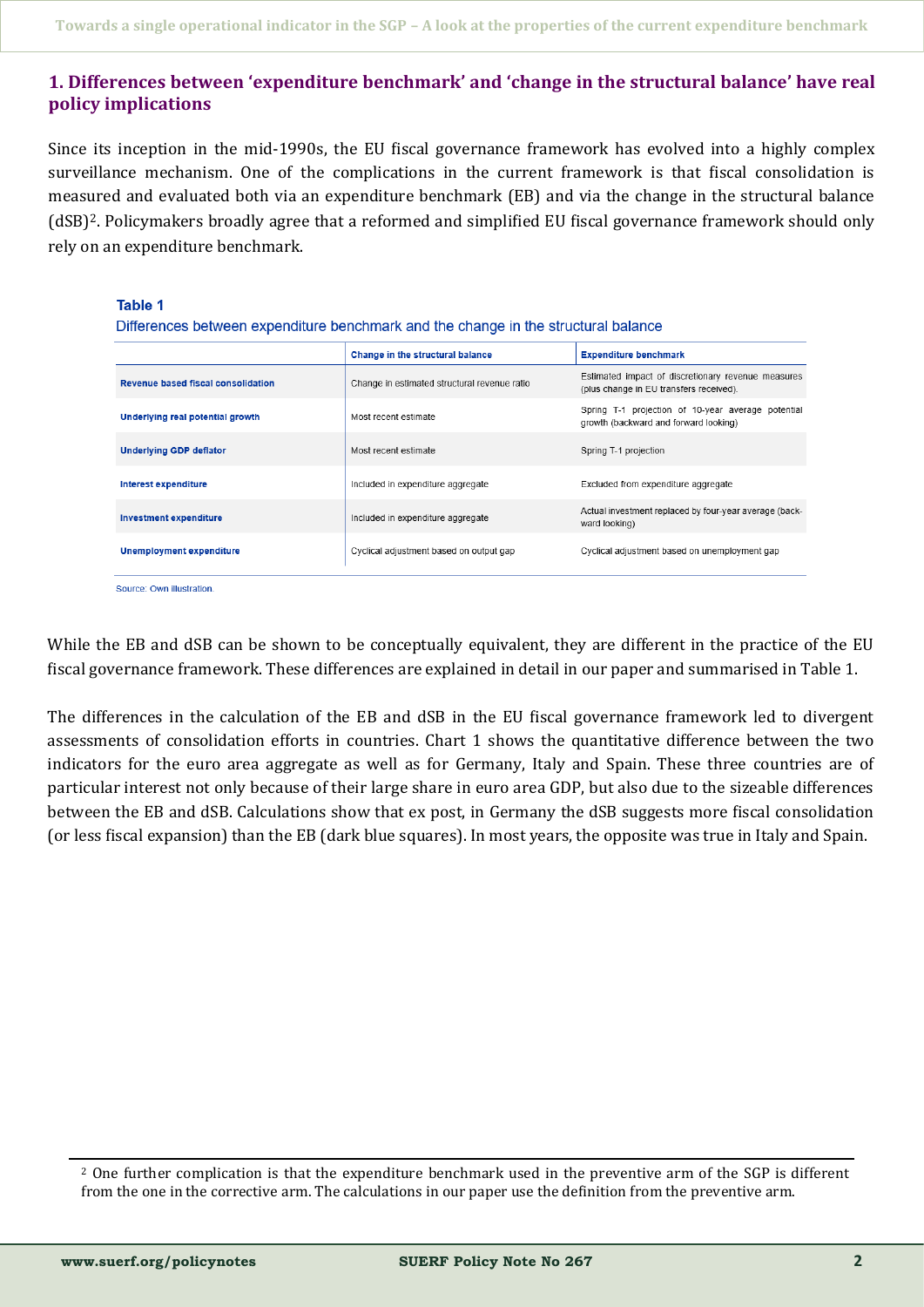

Ex post differences between the change in structural balance and the expenditure benchmark

(in percentage points of GDP; a positive sign shows that the dSB suggests more consolidation/less expansion than the EB, a negative sign shows that the dSB suggests less consolidation/more expansion than the EB)

Source: Calculations of Benalal et al (2022) based on European Commission data. Notes: We use real time data from the respective spring T+1 vintages (e.g., spring 2019 data for 2018). Positive values mean that the change in the structural balance has a higher value than the expenditure benchmark, implying that dSB is less restrictive than EB (as a smaller effort is necessary to achieve the same number)

Differences between the two indicators result mainly from the accounting of revenue windfalls and shortfalls and the measurement of potential output. First, revenue windfalls and shortfalls are defined as changes in revenue which can neither be explained by discretionary measures nor by the expected stylized impact of the economic cycle.<sup>3</sup> As the EB measures revenue-based fiscal adjustments via the estimated impact of discretionary measures, such windfalls or shortfalls only impact the dSB. There were revenue windfalls in Germany over almost the entire period observed (partly due to very strong growth in corporate tax revenue), while Italy and Spain mostly had shortfalls (purple bars in chart 1). Second, the most recent estimates of potential output are used for the dSB, while the underlying potential growth used for the EB is smoothed and frozen (fixed ex ante) before the respective fiscal year has started. In Italy and Spain, the potential growth used in the EB tended to be higher than in the dSB, which was both due to downward ex post revisions to the GDP deflator (orange bars) and to differences in real potential (green bars). Again, the opposite is true for Germany. For Germany, interest payments dropped sizeably over the whole horizon (yellow bars), again making the adjustment based on the dSB larger than the EB.<sup>4</sup>

Chart 1

<sup>3</sup> The European Commission method assumes that – in the absence of discretionary revenue measures – the revenue ratio stays broadly constant over the business cycle, i.e., that revenue grows in line with GDP. Revenue windfalls resp. shortfalls are deviations from this pattern, which in the past were often due to developments in corporate taxes (e.g., the strong overperformance in Germany in the 2010s) or taxes on property (e.g., the strong overperformance in Spain in the mid-2000s, followed by a strong underperformance).

<sup>4</sup> Over time, both the differences in the calculation of cyclically adjusted unemployment benefits and the smoothing of investment (esp. for larger countries) play a rather limited role. However, the large investment cuts in Spain up to 2012 and the temporary upward spike in 2015 led to temporary sizeable differences between EB and dSB in that country.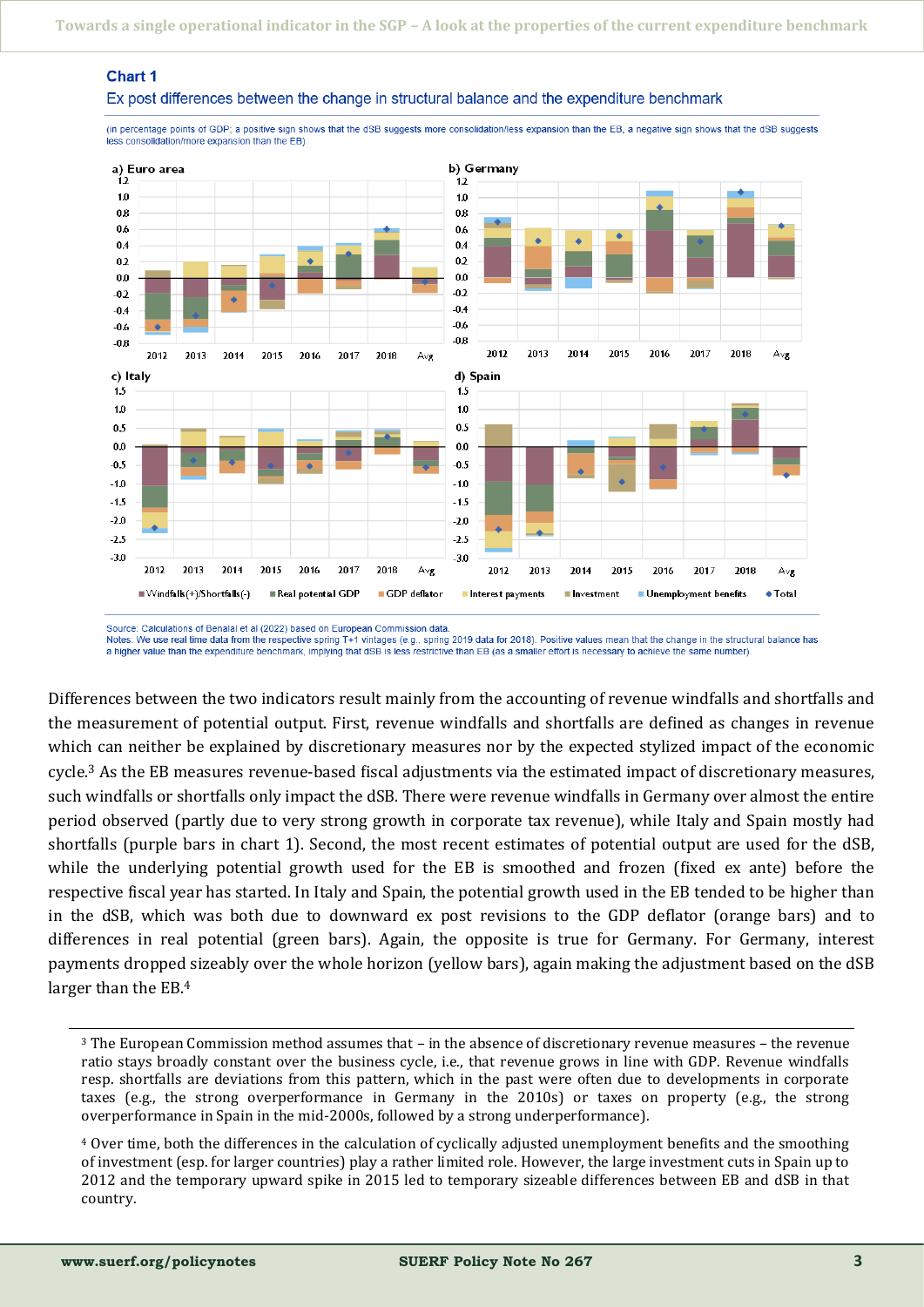These differences have real policy implications. For Spain, the European Commission (2013) found sizeable revenue shortfalls in its evaluation of Spain's consolidation efforts in 2012 (which would have fallen short substantially when looking only at dSB). For Italy, the European Commission (2015) stressed the sizeable downward revisions of GDP deflators and real potential growth in its analysis of Italy's consolidation requirements under the SGP's debt benchmark in 2014/15. In the case of Germany, the level of the structural balance was assessed to be above the Medium-Term Objective from 2012 onwards, leading to encouragements to take a more expansive fiscal policy stance (e.g., in European Commission, 2017). However, the EB suggested a fiscal loosening of about 0.3 percentage points per year (while the debt ratio was still above 60%, except for 2019), which might have led to different policy recommendations when completely ignoring developments in the structural balance.

## **2. The expenditure benchmark has significant advantages over the change in the structural balance**

In view of the differences between dSB and EB, a parallel use of the indicators risks inconsistent policy messages. But which of the two indicators should be dropped in the context of a simplification of the EU governance framework?

#### **2.1 The expenditure benchmark is more predictable than the change in the structural balance**

The expenditure benchmark is more predictable than the change in the structural balance by construction. First, revisions to potential growth only affect the dSB, but not the EB. When assessing the change in the structural balance, the European Commission uses the most recent (ex post) estimate of the change in the output gap, that is, GDP growth respective to potential output. Chart 2 shows that between 2004 and 2018, revisions to real potential growth rates were relatively sizeable (blue bars show the root mean squared error of revisions), implying that the part of fiscal developments attributed to the economic cycle has been revised, too.<sup>5</sup> The EB avoids such frequent revisions as the potential GDP growth rate used to assess the appropriateness of expenditure growth is fixed ex ante for the EB.

#### **Chart 2**





Source: Calculations of Benalal et al (2022) based on European Commission data Note: The bars and dots show the RMSE resulting from a comparison of the spring t-1 projections with the estimates/releases from spring t+1.

<sup>5</sup> A RMSE of real potential growth rates of one-half of a percentage point (i.e., the approximate RMSE for the countries with the most stable estimates) translates mechanically into a one-quarter of a percentage point revision to the change in the structural budget balance (assuming a budgetary semi-elasticity of about 0.5).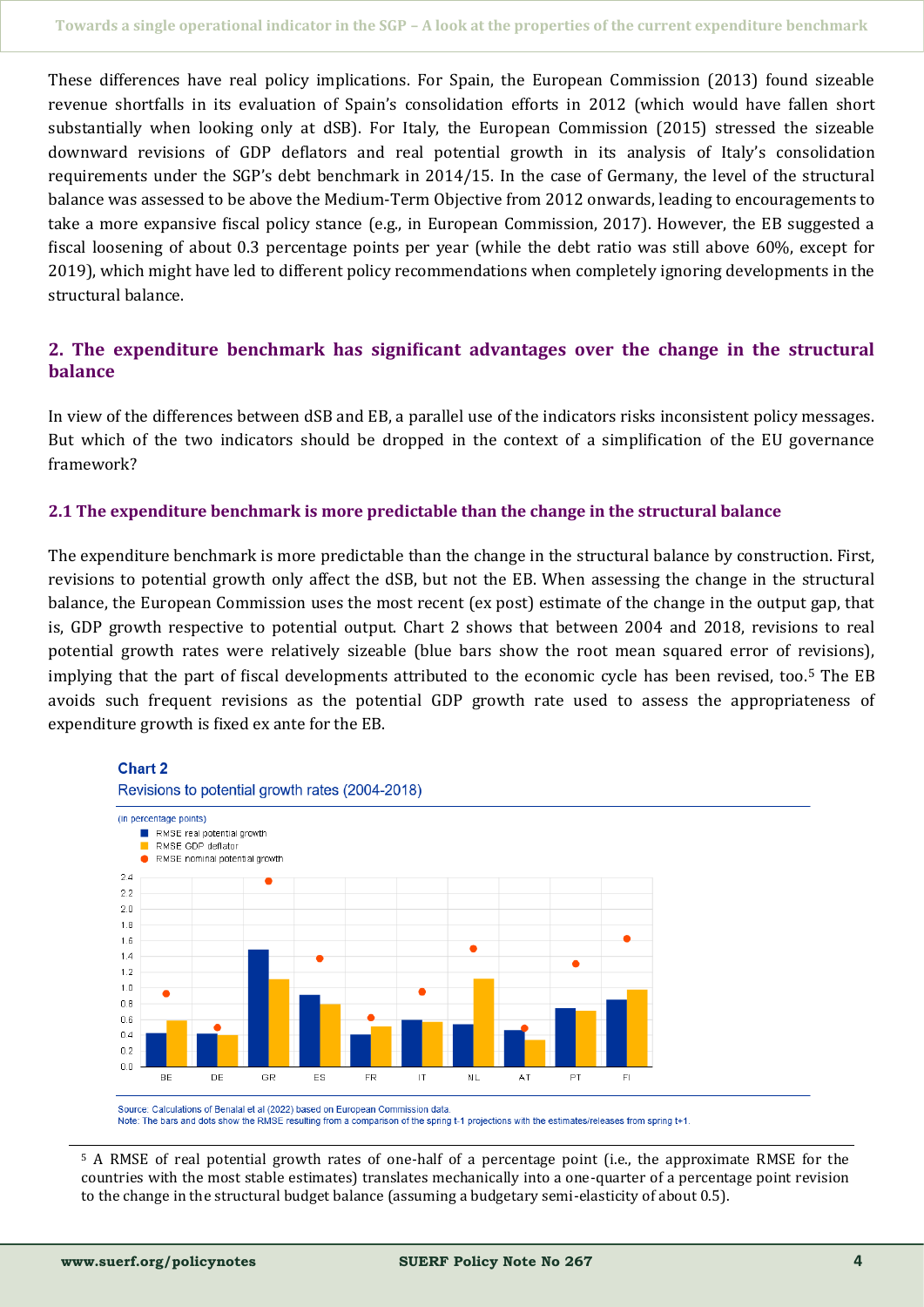Second, revisions in the GDP deflators further reduce the predictability of the dSB. Chart 2 shows sizeable revisions to the projections of GDP deflators (yellow bars). This contributes to revisions to nominal potential growth (orange dots) being much larger than revisions to real potential growth. This is highly relevant, as underlying potential growth rates rely on the actual deflator in the dSB. Again, this problem is avoided for the case of the EB, where projected deflators are used.

Third, the predictability of the EB is also supported by relying on discretionary revenue measures for measuring revenue-based adjustments.<sup>6</sup> The dSB relies on the change in the structural revenue ratio, which can be affected by unexplained over- or underperformances in tax revenue. For example, in most of the occasions of large revenue windfalls in Germany and of revenue shortfalls in Spain and Italy, at least the extent of this phenomenon has come unexpected.

#### **2.2 The expenditure benchmark is more countercyclical than the change in the structural balance**

We find that the EB is more countercyclical than the dSB. A first indication can be found in Chart 1. For the euro area, this chart shows that the dSB was more stringent, measuring less consolidation/more expansion than the EB for 2012 and 2013, when real GDP stagnated, and the output gap turned more negative. This implies that countries should have consolidated more according to the dSB than when their fiscal performance had been assessed with the EB. Vice versa, dSB was less stringent, measuring more consolidation/less fiscal expansion than EB for 2016 to 2018, a time when real GDP grew above its estimated trend.

Chart 3 confirms this observation. The different definitions of both underlying potential growth<sup>7</sup> and revenuebased fiscal adjustments tend to make the dSB less countercyclical than the EB. In economically bad times (as indicated by a decrease in the output gap; x-axis in chart 3), there tend to be more revenue shortfalls (Chart 3a) and the real potential growth rates used in dSB tend to be lower than the ones in EB (e.g., in Spain in 2012; Chart 3b). On average, a one percentage point smaller change in the output gap (i.e., GDP growth one percentage point lower for given potential growth) is associated with dSB decreasing by almost 0.3pp for a given EB.<sup>8</sup>

<sup>6</sup> However, some discretionary revenue measures, like changes to the tax base (e.g., closing loopholes in corporate taxation) or measures against tax fraud are very difficult to quantify, even ex post. This makes increased transparency in reporting these measures very important, e.g., one could consider publishing a breakdown in a database. Our paper also lays down some measurement problems in the current EB, most of which might be attenuated by deducting elements of non-tax revenue (especially "sales") from the expenditure aggregate and by accounting for the impact of non-indexation of tax brackets.

<sup>7</sup> This is particularly due to the freezing of spring T-1 projections for the EB as there is a tendency of macroeconomic projections to be smoother than reality (i.e., the tendency of T+1 and T+2 projections to overpredict GDP growth in recessions and underpredict it in booms).

<sup>8</sup> Assuming a budgetary semi-elasticity of around one-half, the slopes in Charts 3a and 3b translate a 1 pp lower change in the output gap into a decrease in dSB by  $0.134 + 1/2 * 0.297 \sim 0.28$  pp compared to EB.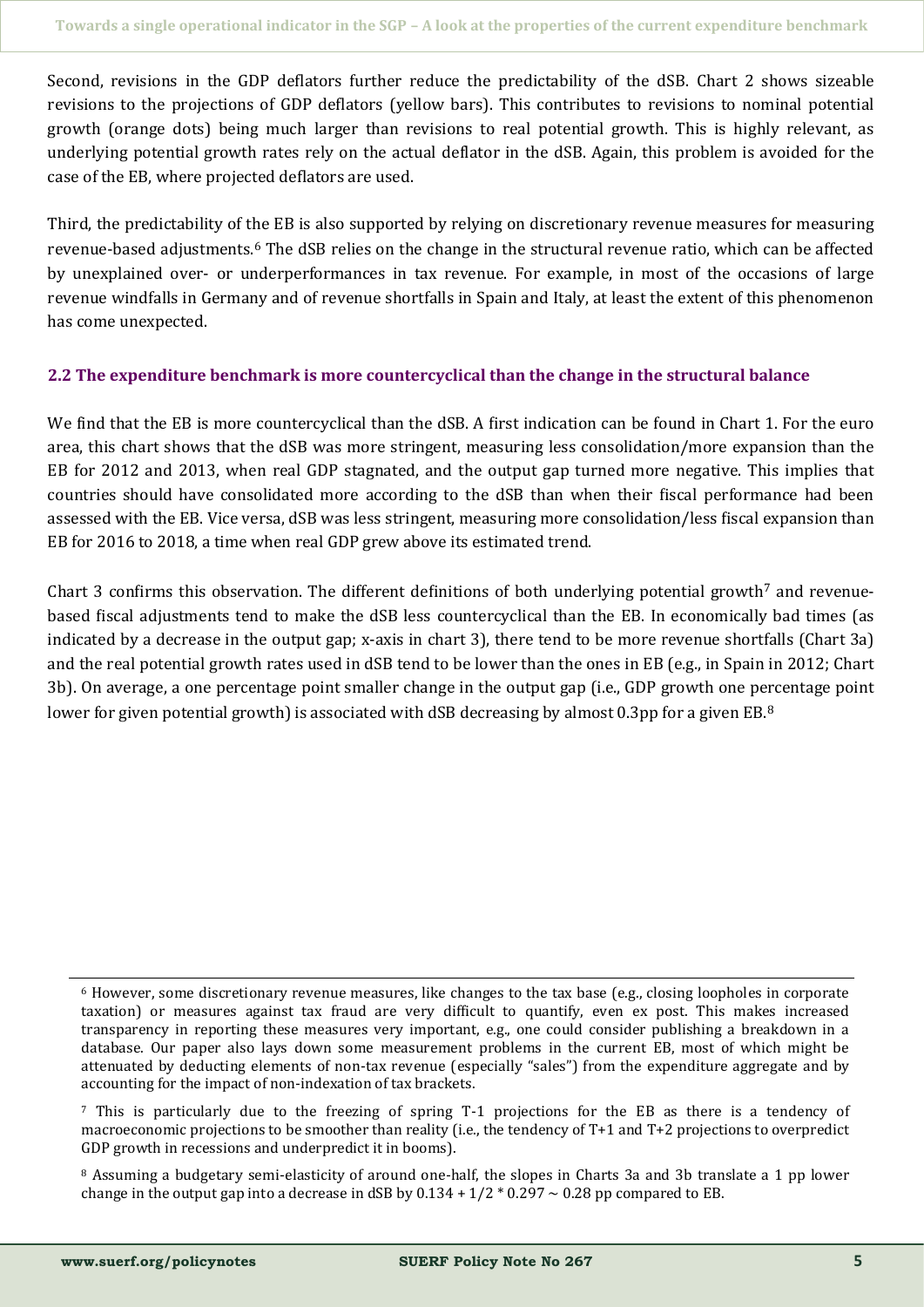#### **Chart 3**

Relative procyclicality of revenue windfalls and potential growth estimates in dSB



Source: Calculations of Benalal et al (2022) based on European Commission data Notes: The y-axis in Chart 3a (revenue windfalls) shows the difference between the change in structural revenue and discretionary measures (also accounting for EU transfers). The y-axis in Chart 3b shows the difference between the potential growth used for measuring fiscal adjustments in the dSB (i.e., potential growth in T as at spring T+1) and that of the EB (i.e., the ten-year average of potential growth as at spring T-1). The two slope coefficients are significant at the 1% level. Due to the very high volatility of their GDP growth rates (and therefore of their output gaps), we exclude the seven euro area countries that ioined EMU after 2001, plus Ireland and Luxemburg. For the cyclicality of potential growth, we look at data from 2004 to 2018; for revenue windfalls (due to data availability issues) from 2010 to 2018. The cycle is measured using the change in the output gap based on the spring 2021 estimates of the European Commission

#### **3. There is a strong case for including interest payments in the fiscal adjustment indicator**

During the 2010s governments' interest payments dropped substantially (as indicated by chart 1), also spurred by monetary policy actions. Monetary policy reacted with determination to persistently low inflation. This contributed to a strong decline in overall interest payments between 2013 and 2018 in the euro area. Interest expenditures of governments fell by about 0.1 to 0.2 percentage points per year from 2013 to 2018.<sup>9</sup>

Interest payments were excluded from the EB on account of the argument that they fall outside the control of governments in the short term (European Commission, 2012). However, there are good arguments for including interest payments. First, structurally lower interest rates imply the debt-to-GDP ratio can be stabilised at a lower primary budget balance, leaving more room for increases in primary expenditure (or cuts in revenue). Second, one of the main transmission channels of monetary policy is that lower interest rates induce the non-financial sectors to increase spending. A similar mechanism holds for the government sector. Lower interest payments loosen the government budget constraint. A more expansionary fiscal policy can then complement the monetary impulse.

As this argument is symmetric, i.e., fiscal space would be reduced by restrictive monetary policy (resp. higher interest rates), the inclusion of interest payments would make monetary policy more effective without endangering fiscal sustainability. ∎

<sup>9</sup> This shows that despite the long average maturity of public debt in most euro area Member States, the series of unconventional measures undertaken by the Eurosystem starting in mid-2012 impacted the change in interest payments both quickly and relatively strongly.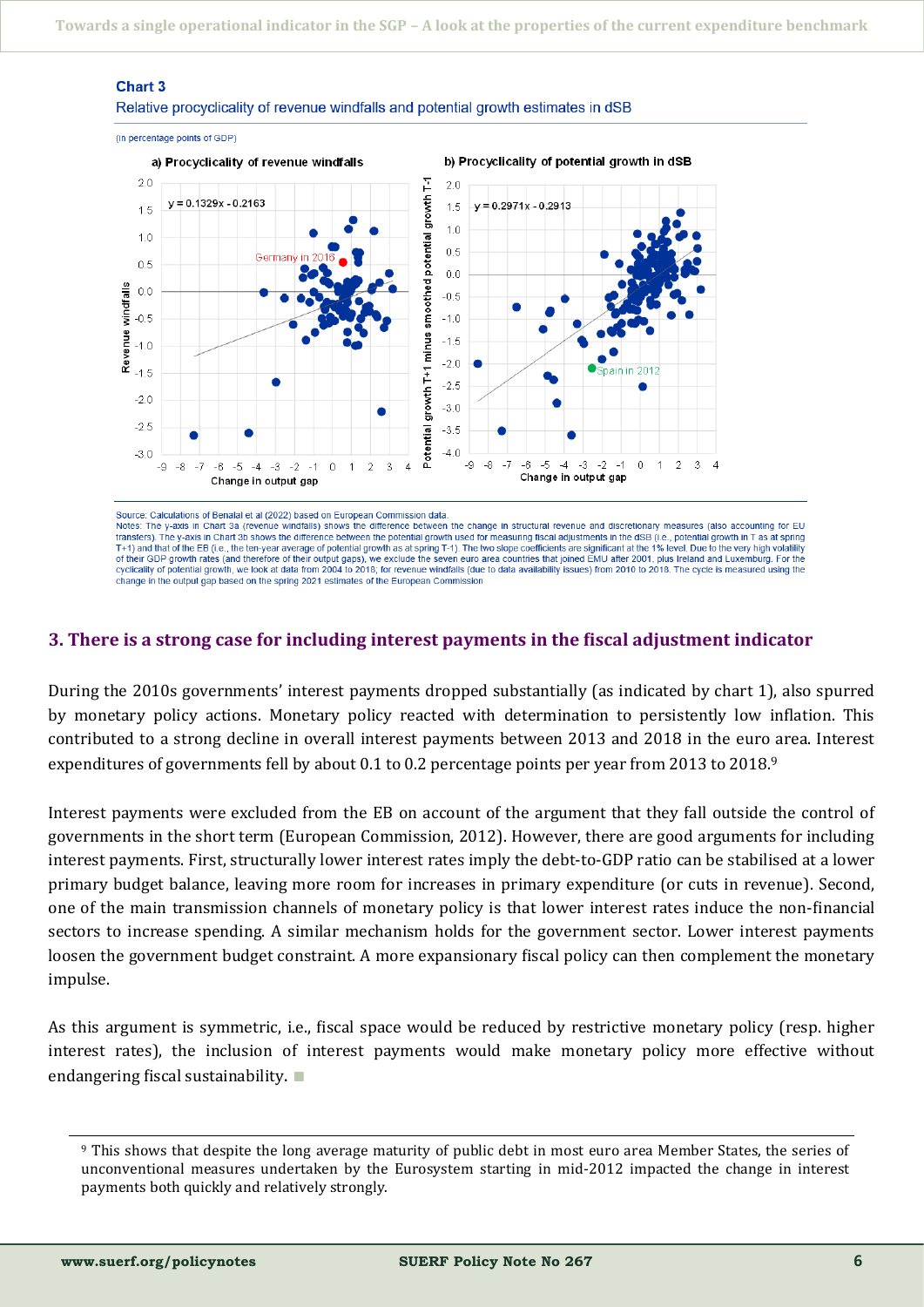#### **References**

Benalal, Nicholai & Freier, Maximilian & Melyn, Wim & Van Parys, Stefan & Reiss, Lukas (2022), [Towards a single](https://www.ecb.europa.eu/pub/pdf/scpops/ecb.op288~b3b265ed14.en.pdf)  [fiscal performance indicator,](https://www.ecb.europa.eu/pub/pdf/scpops/ecb.op288~b3b265ed14.en.pdf) Occasional Paper Series 288, European Central Bank.

European Commission (2012), Public Finances in EMU 2012, European Economy 4/2012, Brussels.

European Commission (2013), Analysis by the Commission services of the budgetary situation in Spain following the adoption of the COUNCIL RECOMMENDATION to Spain of 10 July 2012 with a view to bringing an end to the situation of an excessive government deficit. Accompanying the document Recommendation for a COUNCIL RECOMMENDATION with a view to bringing an end to the situation of an excessive government deficit in Spain, Commission staff working document, Brussels, May.

European Commission (2015), REPORT FROM THE COMMISSION. Italy. Report prepared in accordance with Article 126(3) of the Treaty, Brussels, February.

European Commission (2017), Country Report Germany 2017 Including an In-Depth Review on the prevention and correction of macroeconomic imbalances, SWD(2017) 71, Brussels, February.

## **About the authors**

**Nicholai Benalal** is Senior Lead Economist in the Fiscal Policies Division of the European Central Bank. He has worked in a number of different positions in DG Economics since joining the ECB in 2002. He holds a Master of Economics from the Stockholm School of Economics.

**Maximilian Freier** is Senior Economist in the Fiscal Policies Division of the European Central Bank. He has filled several positions at the bank, including as Secretary of the ESCB Working Group in Public Finance. He holds degrees in Economics and Political Science from the University of Munich as well as a PhD from the London School of Economic and Political Science.

**Wim Melyn** is Economist in the public finance unit of the Economics and Research Department of the National Bank of Belgium. He has worked also in the units on international economy and national accounts and business cycle. He holds a degree in Economics and a Master of Arts in Economics from the University of Leuven.

**Stefan Van Parys** is leading the public finance unit of the Economics and Research Department of the National Bank of Belgium. He has been working as assisting academic staff at Ghent University, as consultant at the World Bank, as guest teacher in public economics at the KU Leuven, and as advisor to the Minister of Finance. Stefan holds a PhD from Ghent University.

**Lukas Reiss** is Senior Expert for fiscal policies at the Oesterreichische Nationalbank (OeNB). He has been working at the OeNB's Economic Analysis Division since 2007, interrupted by stays at the ECB's Fiscal Policies Division and the Austrian Parliamentary Budget Office. He holds a doctoral degree from the Vienna University of Economics and Business.